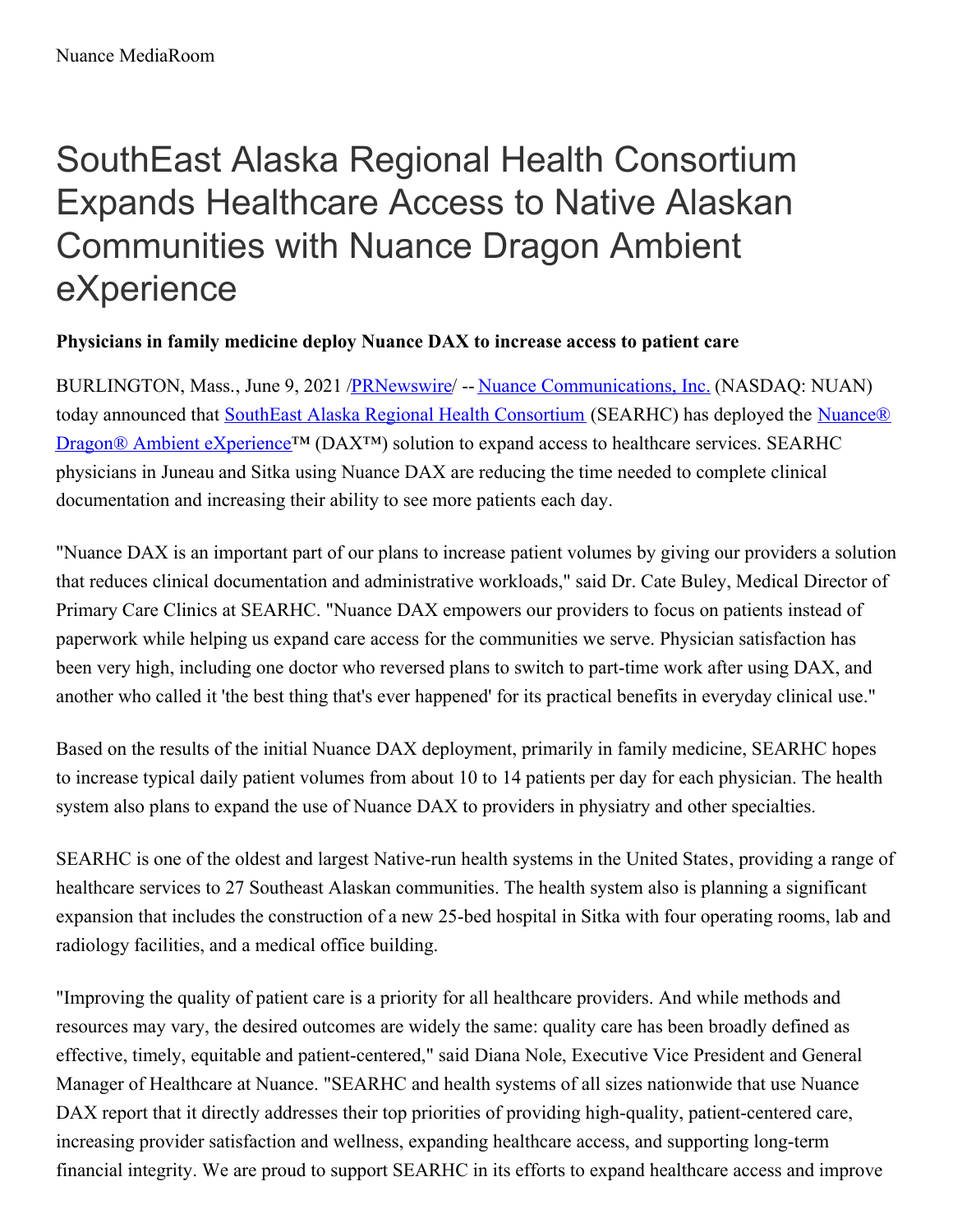the wellbeing of its communities."

Nuance DAX extends the proven power of Nuance Dragon [Medical](https://c212.net/c/link/?t=0&l=en&o=3190082-1&h=2765419011&u=https%3A%2F%2Fc212.net%2Fc%2Flink%2F%3Ft%3D0%26l%3Den%26o%3D3066734-1%26h%3D2405843123%26u%3Dhttps%253A%252F%252Fwww.nuance.com%252Fhealthcare%252Fprovider-solutions%252Fspeech-recognition%252Fdragon-medical-one.html%26a%3DNuance%2BDragon%2BMedical&a=Nuance+Dragon+Medical), named the  $#1$  Best in KLAS conversational AI [speech-recognition](https://c212.net/c/link/?t=0&l=en&o=3190082-1&h=2348645935&u=https%3A%2F%2Fc212.net%2Fc%2Flink%2F%3Ft%3D0%26l%3Den%26o%3D3066734-1%26h%3D1319259609%26u%3Dhttps%253A%252F%252Fnews.nuance.com%252F2021-02-02-Nuance-Dragon-Medical-One-Earns-1-Best-in-KLAS-Award-for-Speech-Recognition-Front-End-EMR%2523%253A%257E%253Atext%253D(NASDAQ%25253A%252520NUAN)%252520today%252520announced%252Cand%252520document%252520better%252520patient%252520care.%26a%3D%25231%2BBest%2Bin%2BKLAS&a=%231+Best+in+KLAS) solution and trusted by over 550,000 physicians globally, to create a fully voice-enabled and ambient exam room environment. With patient consent, the system securely captures the complete patient story and automatically creates detailed clinical notes from multi-party conversations during on-site and virtual encounters. It enables physicians to stay fully engaged with patients and improves clinical documentation quality and physician satisfaction by reducing the time needed to document care.

To learn more about Nuance DAX and view the explainer video, please click [here](https://c212.net/c/link/?t=0&l=en&o=3190082-1&h=159231327&u=https%3A%2F%2Fc212.net%2Fc%2Flink%2F%3Ft%3D0%26l%3Den%26o%3D3066734-1%26h%3D3789451295%26u%3Dhttps%253A%252F%252Fwww.nuance.com%252Fambient%26a%3Dhere&a=here).

## **About Nuance Communications**

Nuance Communications (NASDAQ: NUAN) is a technology pioneer with market leadership in conversational AI and ambient intelligence. A full-service partner trusted by 77 percent of U.S. hospitals and 85 percent of the Fortune 100 companies worldwide, Nuance creates intuitive solutions that amplify people's ability to help others.

*Trademark reference: Nuance and the Nuance logo are registered trademarks or trademarks of Nuance Communications, Inc., or its af iliates in the United States and/or other countries. All other trademarks referenced herein are the property of their respective owners.*

**Media Contact Nuance Communications** Caitlyn Keating +1.781.565.8926 [Caitlyn.Keating@nuance.com](mailto:Caitlyn.Keating@nuance.com)

SOURCE Nuance Communications, Inc.